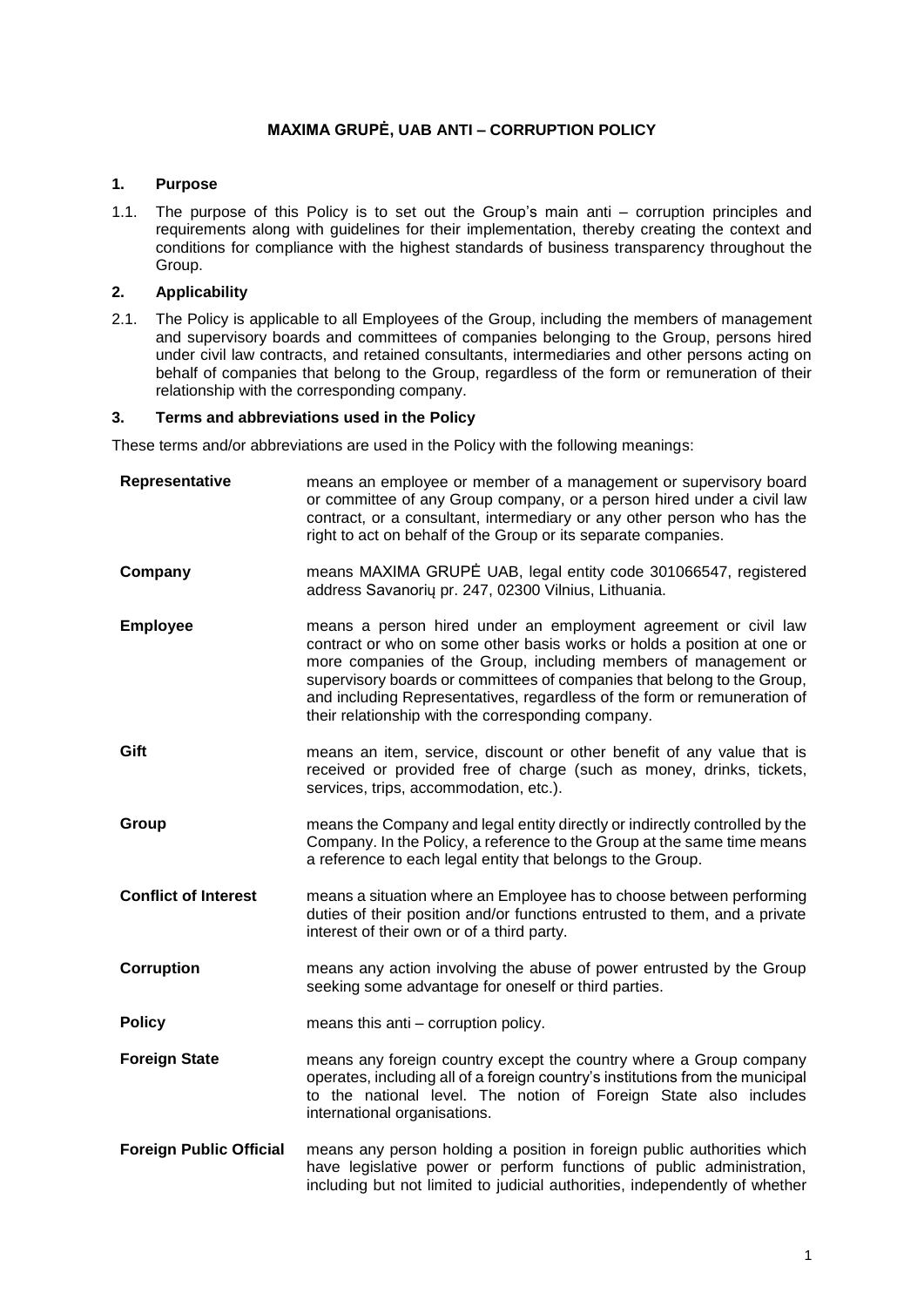the person is elected or appointed to the position. In addition, a person holding a position in a public legal entity or an international organisation is also considered as a foreign public official.

#### **4. Anti – corruption commitments**

- 4.1. The Group does not tolerate Corruption in any form and commits to take preventive measures to avert manifestations of Corruption in the Group and to fight against it.
- 4.2. Compliance with provisions of the law and norms of behaviour
	- 4.2.1. In its operations, the Group complies with all requirements of the law and of other legal acts applicable to the Group, including anti-Corruption legislation.
	- 4.2.2. In situations where this Policy, the law, and other legal acts do not specify the relevant norms of behaviour, the Group behaves in such a way as to comply with what society accepts as the highest standards of reliability, honesty and transparency.
- 4.3. Disclosure of information and transparent accounting
	- 4.3.1. The Group ensures that its activities and goals are transparent and clearly declared.
	- 4.3.2. The Group's accounting has to be accurate and correctly reflect all transactions and events, strictly complying with all applicable legislation and accounting standards.
	- 4.3.3. Management and oversight of the Group's documents have to be accurate and correct, conducted in strict compliance with applicable legislation. The Company and the Group do not tolerate and forbid any actions related to destroying, damaging, distorting or otherwise manipulating original documents.
- 4.4. Principle of zero tolerance for Corruption
	- 4.4.1. In its operations, the Group committed to conduct business in accordance with a principle of zero tolerance for Corruption. It applies the principle of zero tolerance for Corruption in relations with both the public and the private sectors.
	- 4.4.2. The Group oppose corruption in all forms of or acts of a corrupt nature which are specified in the laws and other legal acts applicable to the Group or in this Policy, including such forms of corruption as requesting or offering a bribe, trading in influence, facilitation payments, and other acts performed as a way of seeking/demanding or offering a bribe, trading in influence, facilitation payments, or of hiding such crimes with the nature of corruption.
	- 4.4.3. The Group's business partners, suppliers, and other third parties that have relationships with the Group's companies also have to base their activities on the principles of ethical and responsible business and is committed to conduct business in accordance with the provisions of applicable legislation.

### **5. Sponsorship and donations**

- 5.1. The Company and the Group refrain from any form of influence, direct or indirect, and from financing or in any other way providing support for politicians, political parties/movements, their representatives or their candidates, election campaigns, and foundations and other organisations established by politicians or persons associated with them.
- 5.2. The Group provides sponsorship and donations in accordance with the applicable legislation that regulates the granting of sponsorship and donations and the rules for granting sponsorship and donations that are in force within the Group.

### **6. Gifts and other benefits**

- 6.1. Employees may not, directly or indirectly, accept any Gift related to the Group's activities, unless:
	- 6.1.1. the Gift is a business gift with promotional intent (usually marked with the trademark of the company giving the gift) that has little value (not exceeding EUR 30), or
	- 6.1.2. it is obvious that refusal of the Gift might offend the person giving the Gift and the Gift is offered and accepted without an explicit or implied undertaking of a commitment by the recipient of the Gift toward the giver of the Gift. In such a case, the recipient of the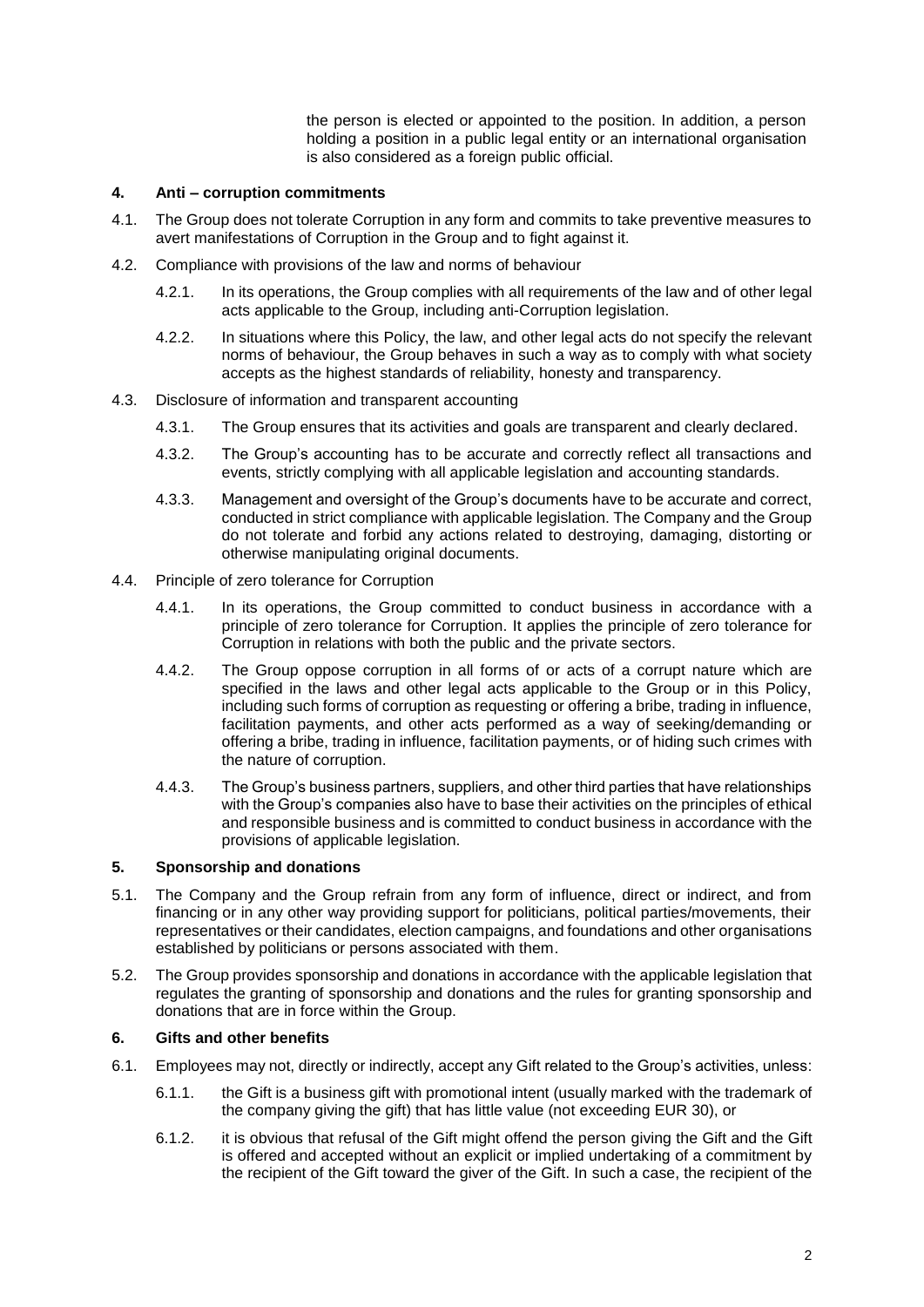Gift must without delay notify his or her direct manager and the person responsible for anti-corruption, and relinquish the received Gift to the Group, or

- 6.1.3. the Gift is received or presented during an official meeting or visit and corresponds to fair business practices and international protocol and to hospitality demands suited to maintaining a business relationship. In such a case, the presenter or recipient of the Gift must without delay notify his or her direct manager and the person responsible for ant-corruption about the Gift which has been given or received. When a Gift has been received, the recipient of the Gift must relinquish the received Gift to the Group;
- 6.2. It is forbidden for Employees to directly or indirectly demand Gifts and/or hospitality from interested third parties.
- 6.3. Employees may not, directly or indirectly, accept entertainment which may have an influence or could be understood as having an influence on the Employee's business decisions. Hospitality, including meals and entertainment, may be accepted if there are clear business reasons for the Company to participate in such events and such hospitality is normal and usually acceptable, is not of excessive value, and is provided and received with no explicit or implicit commitment of any kind by the recipient of the hospitality to the provider. Travel, accommodation and other expenses incurred by Employees in relation to such hospitality have to be paid for by the Group company in which the Employee works.
- 6.4. Invitations to paid events (conferences, seminars and similar) may be accepted only if they are related to Employees' official meetings and visits or if a Group company or its Employees are organisers or participants of the event (for example, they participate as speakers or sponsor the event). Invitations to events may also be accepted if the events are open and free of charge to all participants. In all other cases, participation must be approved by to Employee's direct manager and the person in the Group company who is responsible for ant-corruption.
- 6.5. Regarding offers of benefits (exclusive discounts, paid holidays, job offers, and so on), money, and gifts other than inexpensive business souvenirs, Employees have to without delay notify Employees' direct manager and the person responsible for ant-corruption.
- 6.6. The travel and accommodation costs of an Employee who visits existing or potential suppliers, partners or other third parties shall be paid for by the Group company where the Employee works.
- 6.7. Giving Gifts and other benefits:
	- 6.7.1. The rules related to the receipt of Gifts and other benefits also apply to the giving of gifts and other benefits on behalf of and in the interests of the Group. Employees shall not give gifts on behalf of and in the interests of the Group, except for business gifts with promotional intent (usually marked with the trademark of the Company and/or the Group) that have little value (not exceeding EUR 30);
	- 6.7.2. The business gifts used in the Company and the Group are intended only for strengthening the image of the Company and the Group, and it is forbidden to use them seeking to obtain favour in any other areas;
	- 6.7.3. Within the Company and the Group it is forbidden to give gifts of any form to regional and municipal officials, civil servants, or employees of foreign states, international organisations, or countries in which Group companies operate, or to employees or auditors of state or municipal companies, institutions, or organisations, including statecontrolled and municipal-controlled companies, except in cases where that is required by international protocol and giving the Gift will not influence the Company's image or reputation. Any decision about giving Gifts to persons specified in this section must be approved by the person responsible for ant-corruption and receive an approval by the managing director of the respective Group company.
- 6.8. Gifts that are accepted, returned, and presented shall be registered in the manner established in the Company's internal procedures. All received Gifts, except for the inexpensive Gifts envisaged in section 6.1.1 of the Policy, have to be turned over without delay by the Employee to the person responsible for anti-corruption at the Group company where the Employee works, and such Gifts become the property of the Group company where the Employee works.
- **7. Conflicts of Interest**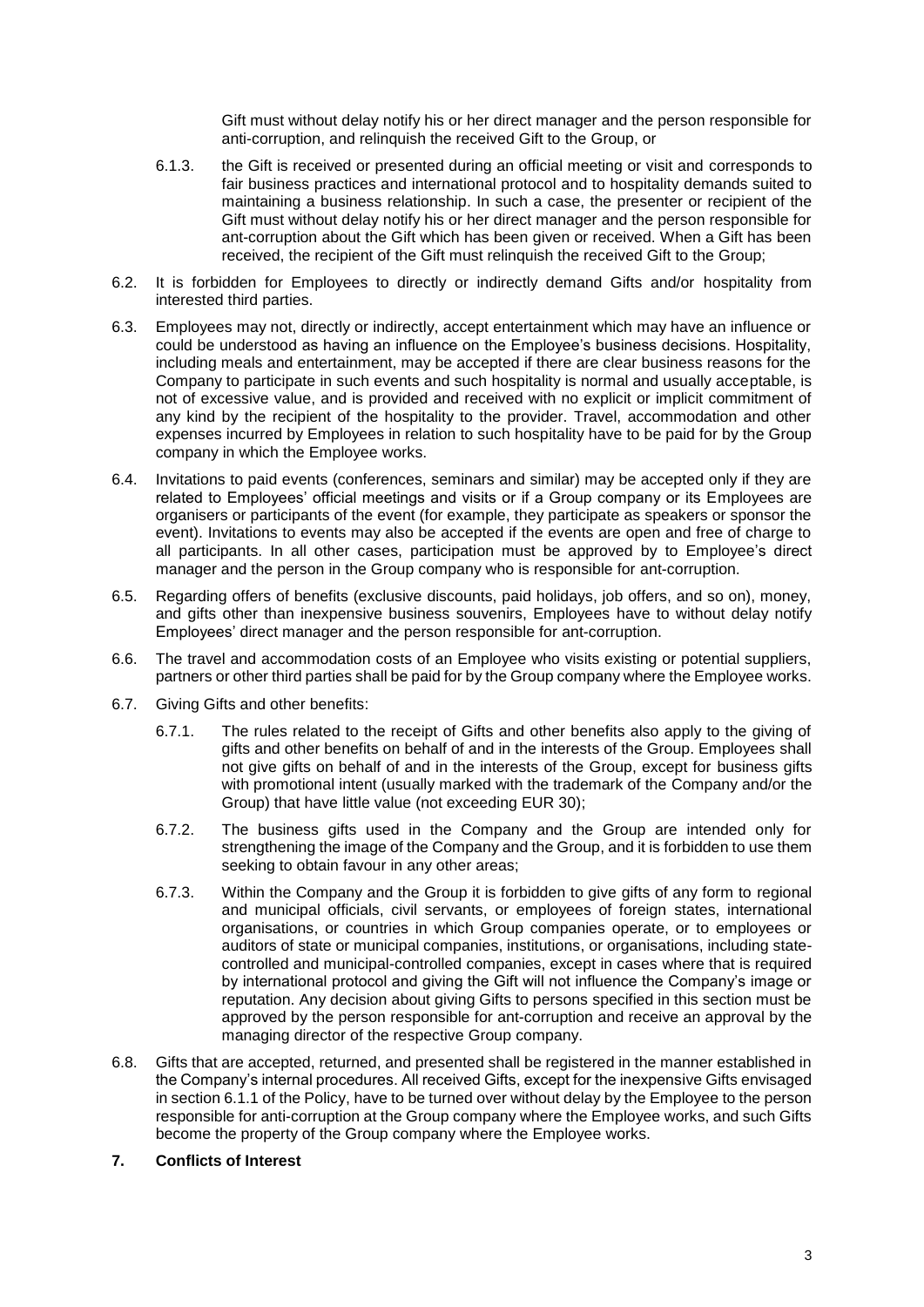- 7.1. The Group's business decisions and actions are based on the principle of greatest benefit for the Group. Representatives must avoid any kind of Conflict of Interest, which could negatively influence the impartial and objective performance of their duties or functions.
- 7.2. The Group's work instruments, financial and material resources, and internal and confidential information may be used only for the performance of Employees' direct responsibilities, except in cases where another use is regulated clearly and in writing.
- 7.3. An Employee who faces a situation that may give rise to a Conflict of Interest or who notices a possible Conflict of Interest in other employees' activities must inform the person responsible for corruption prevention about that. Employees who find themselves in such a situation must always notify their direct manager and the person responsible for corruption prevention about that.

### **8. Foreign Public Officials**

Employees who interact with Foreign Public Officials or operate in Foreign States must abide by principles of zero tolerance for corruption and the provisions set out in the Policy, regardless of whether or not acts of a corrupt nature are punishable in the Foreign State.

### **9. Policy implementation, oversight, and control**

- 9.1. The members of the management bodies of the Group's companies and the management of Group company structural divisions demonstrate by their own behaviour the standard of behaviour envisaged in this Policy and ensure that activities in the areas entrusted to their responsibility are conducted in keeping with the provisions of this Policy.
- 9.2. The heads of the Group's companies and their structural divisions are responsible for ensuring that their subordinates and other persons reporting to them are properly acquainted with this Policy and internal Group company documents related to its implementation, and that the contents of these documents be clearly and understandably explained (for example, by organising periodic trainings and trainings for new employees, etc.). It is a duty of every manager every day to reinforce this Policy, communicate it to employees, and shape suitable behaviour.
- 9.3. A special *ad hoc* or permanent working group may be formed in the Company, or a person appointed, with responsibility for oversight and control of Corruption prevention issues at the Group level.
- 9.4. To ensure the effective and timely implementation of the Policy, the Group periodically organises trainings and consultations for Employees. It is done seeking to raise employees' anti-corruption awareness and encourage anti-corruption practices. The planning and implementation of trainings and the organisation of consultations is the responsibility of a special *ad hoc* working group formed by the Company or the person appointed as responsible for anti-corruption.
- 9.5. Information about the ongoing implementation of the Policy shall be provided in the Group's annual reports and activity reports.
- 9.6. The Group seeks that all of its suppliers, contractors, subcontractors, consultants, intermediaries, support recipients, Representatives, and other business partners abide by the requirements of this Policy, which for that reason is made public.
- 9.7. Support is provided in the Company for Employees who report possible instances of Corruption and other violations of this Policy, such as giving, accepting, promising or offering unlawful recompense, harassment, Conflict of Interest, and so on. The Company undertakes to protect the employee's anonymity and otherwise ensure the safety of their person and information, and to take measures to protect those who report violations of the Policy from any negative consequences. The Company ensures total confidentiality and personal identity protection, as is foreseen in relevant legal acts. Instances of Policy violation are made public via internal means of communication ensuring compliance with the legislation regulating personal data protection.
- 9.8. Employees must report possible violations of the Policy and suspicions to the employee performing prevention functions, or via the Help Line by phone +370 5 2196 014, e-mail to [pasitikejimolinija@maximagrupe.eu](mailto:pasitikejimolinija@maximagrupe.eu) or trustline@maximagrupe.eu. Other interested parties are encouraged to report possible violations of the Policy using the Help Line contact information provide on [www.maximagrupe.eu.](http://www.maximagrupe.eu/)